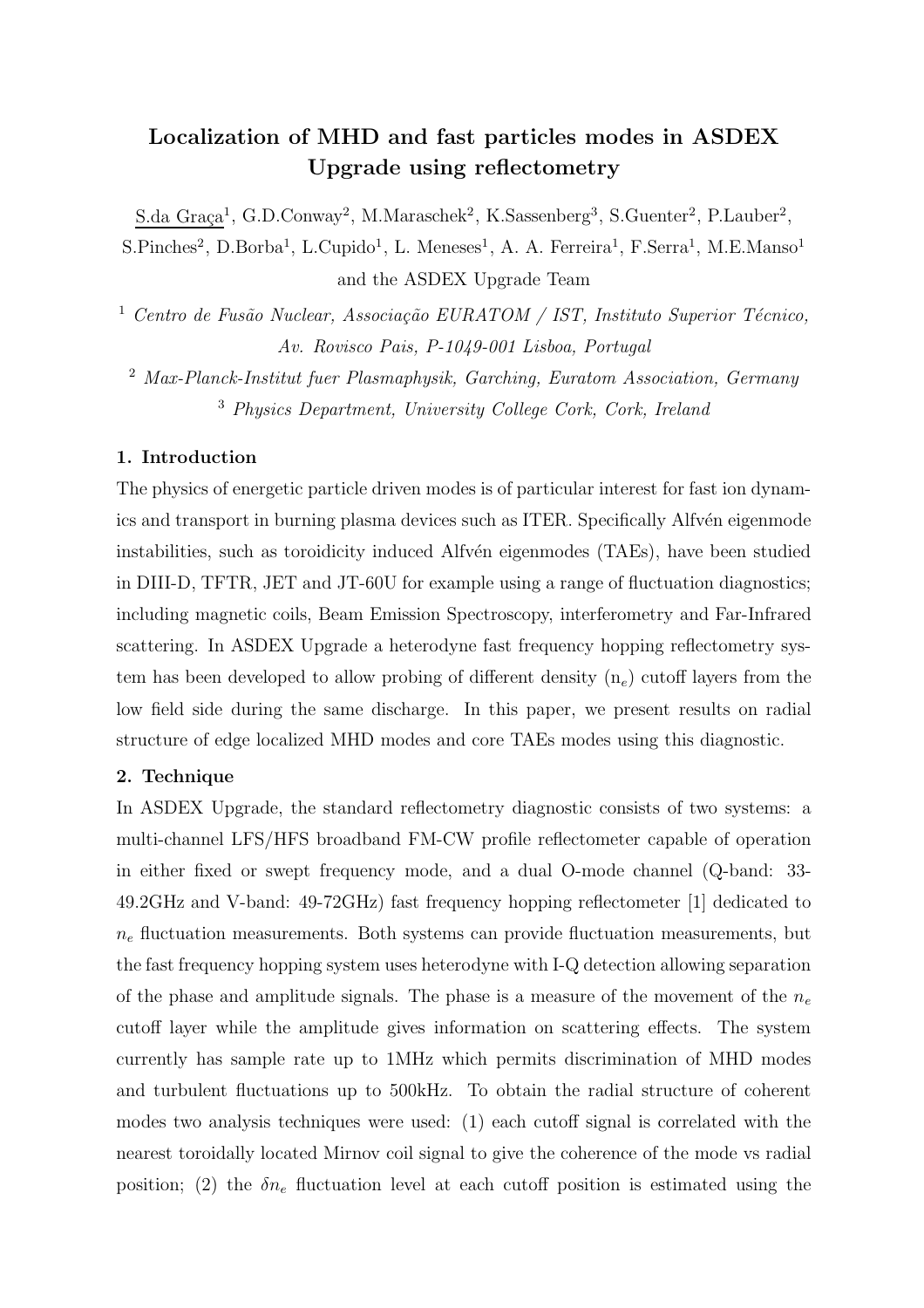

Figure 1: Spectrogram from (a) Q-band homodyne signal during frequency steps; (b) Mirnov coil; (c) time traces of edge  $T_e$  and  $n_e$  and (d)  $n_e$ ,  $T_e$  and q radial profiles for shot #21011.

1D Geometric optics model [2]:  $\delta \phi = 4\pi \delta r/\lambda = (4\pi/\lambda) (\delta n/n) \nabla n^{-1}$ , where  $\lambda$  is the vacuum wavelength of the probing wave and  $\delta r$  the radial displacement. This model is strictly only valid for long fluctuation wavelength and small amplitude fluctuations. In both analysis methods the  $n_e$  profile is needed to give the radial cutoff position. Here, a fitted profile is obtained using Thomson Scattering (TS), Lithium Beam (LID) and reflectometry data. In particular for calculating  $n_e$  fluctuation level, the local  $n_e$  gradient must be known.

#### 3. Edge modes

In ICRH heated discharges, edge MHD modes are observed together with TAEs but have not yet been identified. The frequency of the edge MHD modes appears to scale directly with the local temperature  $(T_e)$  and  $n_e$ . Fig. 1 shows spectrograms of the Qband reflectometry and Mirnov signals together with time traces of edge  $T_e$  and  $n_e$  with  $n_e$ ,  $T_e$  and safety factor q radial profiles of shot  $\#21011$ . The effect of sawteeth are clearly seen in the edge  $n_e$  and  $T_e$ . The decrease in the integrated power spectrum of the reflectometry signal just after sawtooth can be due to either a change on the local density gradient  $\nabla n_e$  or a reduction in the fluctuation level. After the increase of edge  $T_e$ , the frequency between two consecutive toroidal modes increases by around 4kHz suggesting a modification in the plasma rotation. From magnetic measurements it is deduced that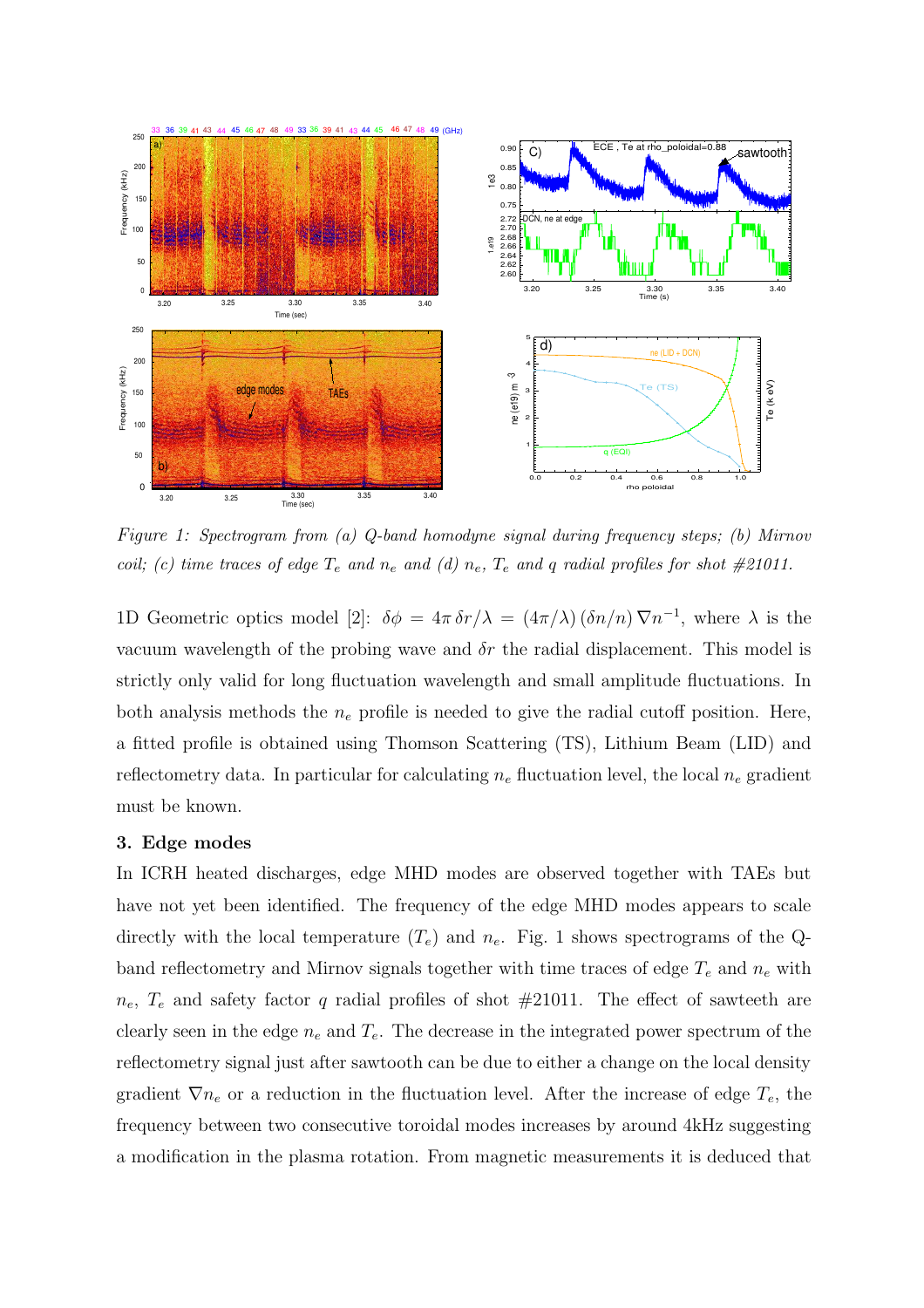the edge modes rotate in the electron diamagnetic drift direction with toroidal mode numbers  $n = 2, 3, 4$  and 5 where *n* increases with frequency.



Figure 2: Radial profiles of (a) magnetic-reflectometry coherence (b)  $\delta r$  and (c)  $\delta n_e$  of edge mode.

In this discharge the reflectometer frequency pattern was a stair case of 11 steps of 10ms. Fig. 2 shows the radial structure of the edge modes using the coherence and  $\delta n_e$ analysis. For the coherence technique, various reflectometer signals (phase, amplitude and homodyne) were investigated, but the homodyne signal (which includes both amplitude and phase information) seems to be more reliable, as noted in some papers on correlation reflectometry [3]. The statistical noise level of the coherence analysis is approximately 0.21, defined by the number of spectral averages and window length, in this case 6ms and  $N = 22$ . For the  $\delta n_e$  analysis method, it is necessary to filter the phase signal with a bandpass filter (65-135kHz) in order to isolate the mode from the turbulence background. The RMS phase is then deduced to give radial profile of  $\delta n_e$ as well as the radial cutoff layer displacement  $\delta r$ . The error bars in fig.  $3(c)$  arise mainly from the experimental  $\nabla n_e$ . Nevertheless, the two techniques give consistent results and indicate that the modes are stronger at the edge especially around  $\rho_{pol} = 0.985$ .

#### 4. Core modes (TAEs)

In the previous discharge TAEs modes were observed in the magnetics but not in the reflectometer signal due to the flat  $n_e$  profile in the core. However, in shot #20489 the core  $\nabla n_e$  is steeper as shown in fig. 3. In fig. 4 the spectrogram of a Qband homodyne signal shows the radial localization of a sawtooth postcursor mode at the edge, TAEs and sawtooth precursor in the core. Combined Q



and V-band reflectometer measurements show the TAEs extend across the radial region  $\rho_{pol} = 0.35 - 0.7$ . In shot #21007 two main TAEs modes with toroidal modes number